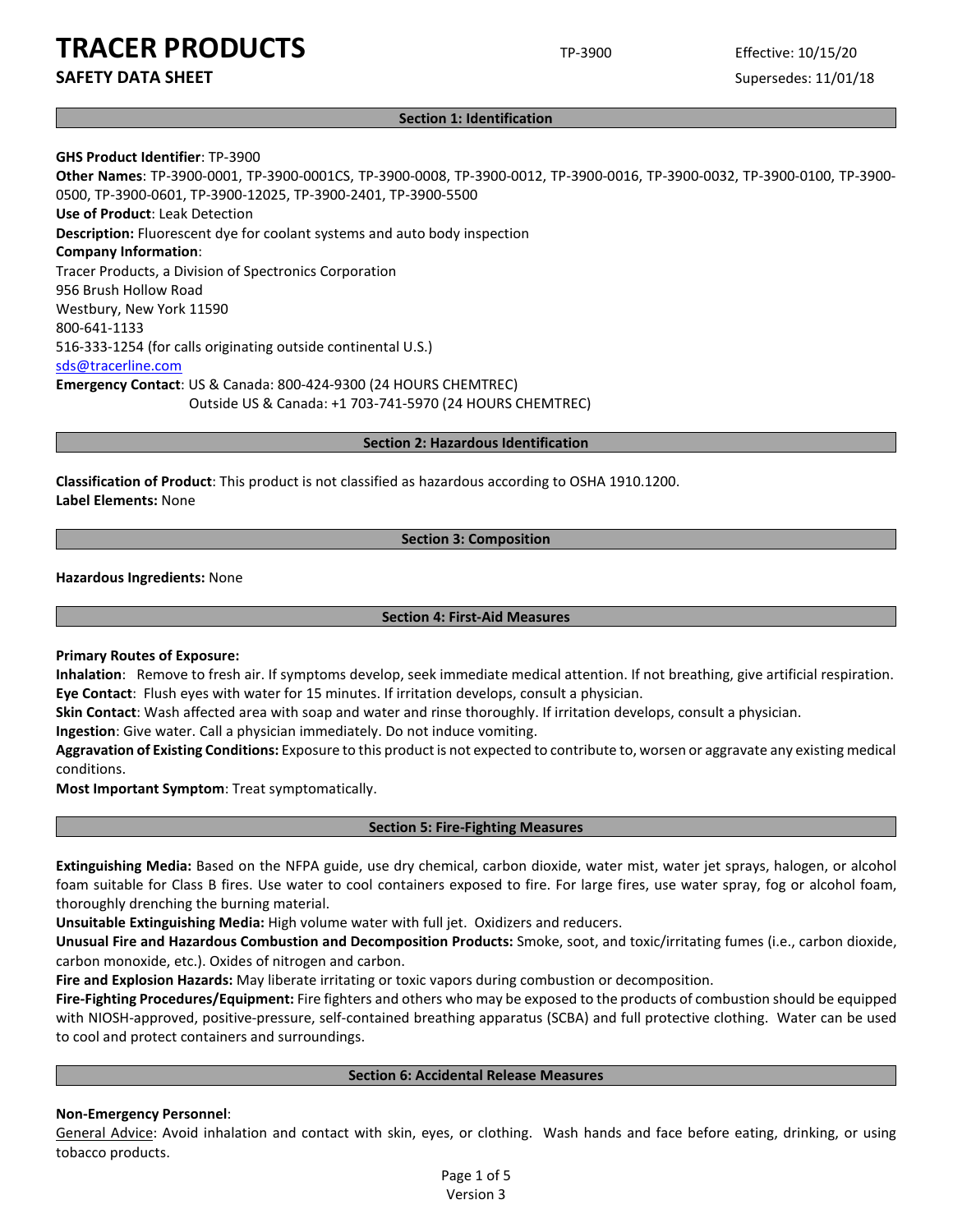**SAFETY DATA SHEET** SUPERFOUR SUPERFOUR SUPERFOUR SUPERFOUR SUPERFOUR SUPERFOUR SUPERFOUR SUPERFOUR SUPERFOUR SUPERFOUR SUPERFOUR SUPERFOUR SUPERFOUR SUPERFOUR SUPERFOUR SUPERFOUR SUPERFOUR SUPERFOUR SUPERFOUR SUPERFOUR SU

Personal Protective Equipment Needed: Wear impervious gloves, shoes, and protective clothing

### **Emergency Personnel**:

Suitable Protective Gear: Wear impervious gloves, shoes and protective clothing.

Unsuitable Protective Gear: Not Applicable

**Environmental Precautions**: Prevent any contamination of local soils and water supply. Prevent ground water infiltration or any ground penetration. Avoid the spreading or entering into watercourses by using sand, soil, or other types of barriers. If contamination into water course or sewage system, alert appropriate authorities.

### **Containment/Clean-up Methods**:

Containment & Recovery of Product: Contain with absorbent material, such as clay, soil, universal binding medium, or any commercially available absorbent. Shovel reclaimed dye and absorbent into a recovery or salvage drums for disposal. For larger spills, transfer to a salvage tank for recovery or safe disposal. Any residues should be treated like a small spill. This is not a RCRA hazardous waste per Title 40 CFR 261. Stop material from contaminating soil, or from entering sewers or bodies of water. For larger spills, transfer to a salvage tank for safe recovery/disposal. Residues are treated as small spills.

Disposal**:** Either incinerate or land fill in accordance with applicable local, state and federal regulations.

# **Section 7: Handling and Storage**

**Handling Precautions:** Use product only in well ventilated areas. Avoid breathing in mists or vapors from a heated product. Avoid formation of mists. Avoid heating product near flash point. Avoid prolonged or repeated contact with skin. Handle in ambient temperature.

**Storage Conditions:** Store in a cool, dry, well-ventilated area away from heat, ignition sources, and direct sunlight. Always keep containers tightly closed. Store away from oxidizing and reducing agents.

**Personal Hygiene:** Wash hands before breaks and at the end of the work day. Do not carry cleaning clothes used to absorb product in clothing. General hygiene measures for chemicals apply.

**Empty Container Precautions:** Do not reuse empty container for any purpose.

### **Section 8: Exposure Controls/Personal Protection**

**Occupational Exposure Limits**: No exposure limits have been established for this product.

**Biological Exposure Limits**: No data available

**Engineering Controls/Ventilation**: Maintain airborne concentrations below the established exposure limits by providing adequate ventilation. General (dilution) ventilation should be acceptable. Additional local exhaust ventilation is recommended where dusts, mists or vapors may be released.

### **Personal Protective Equipment**:

Respiratory Protection: Avoid breathing vapor and/or mist. If occupational exposure limits are exceeded wear NIOSH/OSHA approved equipment. Use a respiratory protection fitted with a combination filter A-P3 for short term use. High airborne concentrations may necessitate the use of self-contained breathing apparatus (SCBA) or a supplied air respirator. Respiratory protection programs must be in compliance with 29 CFR 1910.134.

Skin Protection: Wear protective clothing and appropriate impervious gloves.

Eye Protection: Wear safety goggles with peripheral coverage approved to EU Standard EN 166, AS/NZS 1337. An eye wash facility should be readily available.

Hand Protection: When in contact with material, be sure to use proper gloves approved to standards (Europe: EN 374, U.S.: F739, & AS/NZS: 2161). Gloves made from neoprene, nitrile or butyl rubber may provide suitable chemical protection.

Hygiene Measures: Wash thoroughly after handling, especially before eating, drinking, smoking, or using restroom facilities.

### **Section 9: Physical and Chemical Properties**

**Physical State**: Liquid **Appearance**: Brown **Odor**: odorless **Odor Threshold**: No data available **Density**: No data available **pH**: 9 **Melting Point**: No data available **Freezing Point**: No data available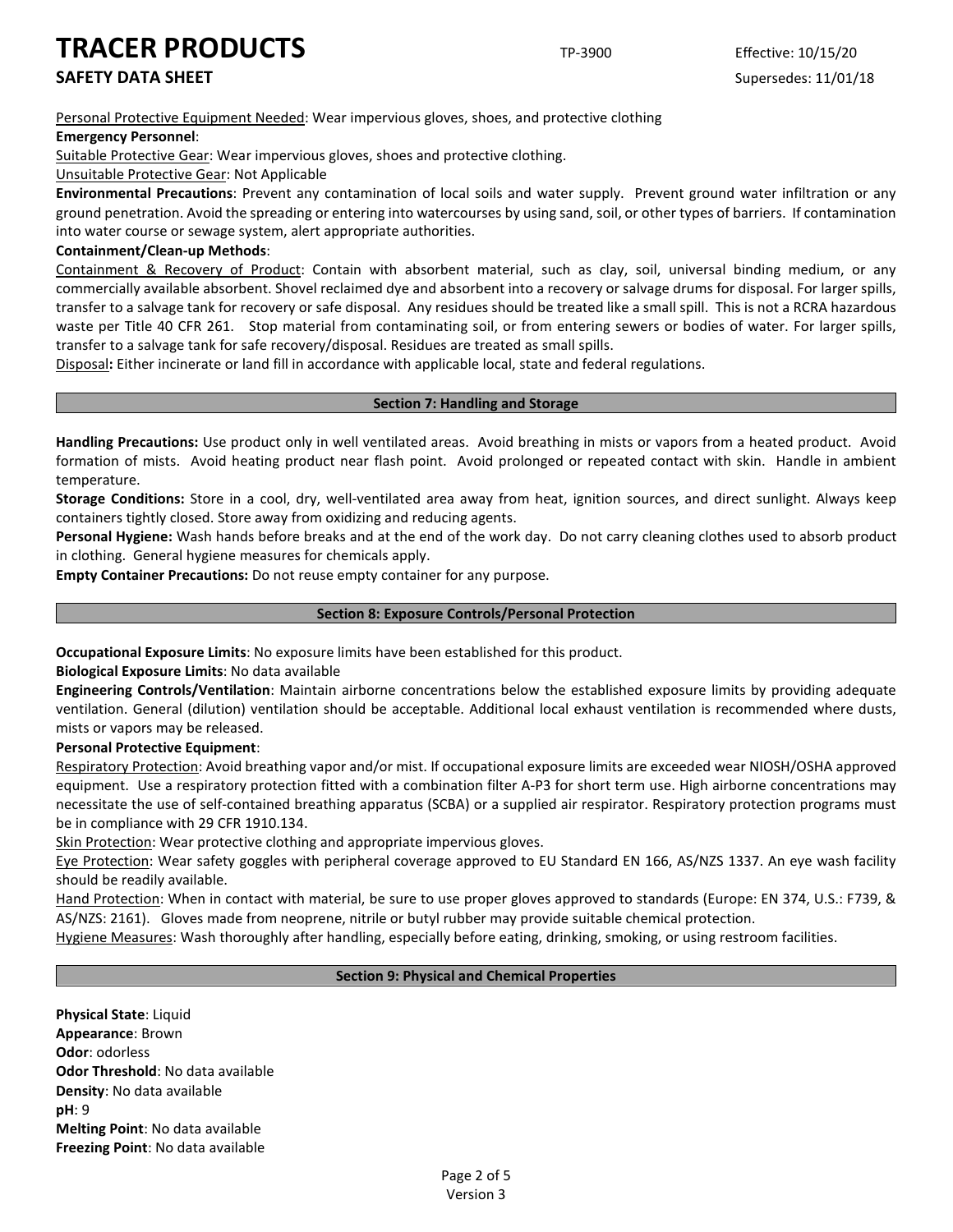# **SAFETY DATA SHEET** SUPERFOUR SUPERFOUR SUPERFOUR SUPERFOUR SUPERFOUR SUPERFOUR SUPERFOUR SUPERFOUR SUPERFOUR SUPERFOUR SUPERFOUR SUPERFOUR SUPERFOUR SUPERFOUR SUPERFOUR SUPERFOUR SUPERFOUR SUPERFOUR SUPERFOUR SUPERFOUR SU

**Initial Boiling Point**: No data available **Boiling Range**: >100°C **Flash Point (PMCC)**: no data available **Evaporative Rate**: No data available **Solid Flammability**: No data available **Gas Flammability**: No data available **Upper Explosive Limit**: No data available **Lower Explosive Limit**: No data available **Vapor Pressure 68**° **F (20**° **C)**: No data available **Vapor Density (Air=1)**: No data available **Relative Density**: 1.03 **Solubility in Water**: 100% **Partition Coefficient: n-octanol/water**: No data available **Auto-ignition Temperature**: Product is not self-igniting **Decomposition Temperature**: No data available **Viscosity at 40°C**: no data available **Viscosity at 100°C**: no data available

### **Section 10: Stability and Reactivity**

**Reactivity**: This product is non-reactive under ambient conditions

Stability: Stable under normal conditions of use. Can decompose slowly with localized heating over 300°C

**Conditions to Avoid**: High temperatures & a source of ignition. Toxic fumes may be released if product is heated above decomposition point.

**Incompatible Materials**: Strong Acids, Strong oxidizing agents, and Reducing agents Hazardous Decomposition Products: In the event of combustion, CO and CO<sub>2</sub> will be formed. **Hazardous Polymerization**: Will not occur

### **Section 11: Toxicological Information**

| Oral LD <sub>50</sub>       | Rat    | >5,000 mg/kg                |
|-----------------------------|--------|-----------------------------|
| Dermal LD <sub>50</sub>     | Rabbit | >2,000 mg/kg                |
| Inhalation LC <sub>50</sub> | Rat    | $>17,600$ mg/m <sup>3</sup> |
| Eye Irritation              | Rabbit | Mild Irritant               |
| Skin Irritation             | Rabbit | Mild Irritant               |

**Carcinogenicity**: According to ACGIH, IARC, NTP, and OSHA, this product is not a hazardous carcinogen to humans. **Sensitization:** This product is not classified as a sensitizer **STOT-single exposure**: This product is not classified as a specific organ toxicant **STOT-repeated exposure**: This product is not classified as a specific organ toxicant **Genetic Toxicity:** This product is not classified as a genetic toxin **Aspiration Hazard**: This product is not classified as an aspiration hazard **Likely Routes of Exposure**: Eyes, skin and respiratory tract **Symptoms**: Eye Contact: May cause mild irritation

Skin Contact: May cause mild irritation Inhalation: May cause mild irritation Ingestion: May cause mild irritation

### **Section 12: Ecological Information**

### **Toxicity**:

| Fish LL <sub>50</sub> 96hr mg/l        | No data available |
|----------------------------------------|-------------------|
| Crustacean LL <sub>50</sub> 96hr. mg/l | No data available |
| Algae NOEL 72hr. mg/l                  | No data available |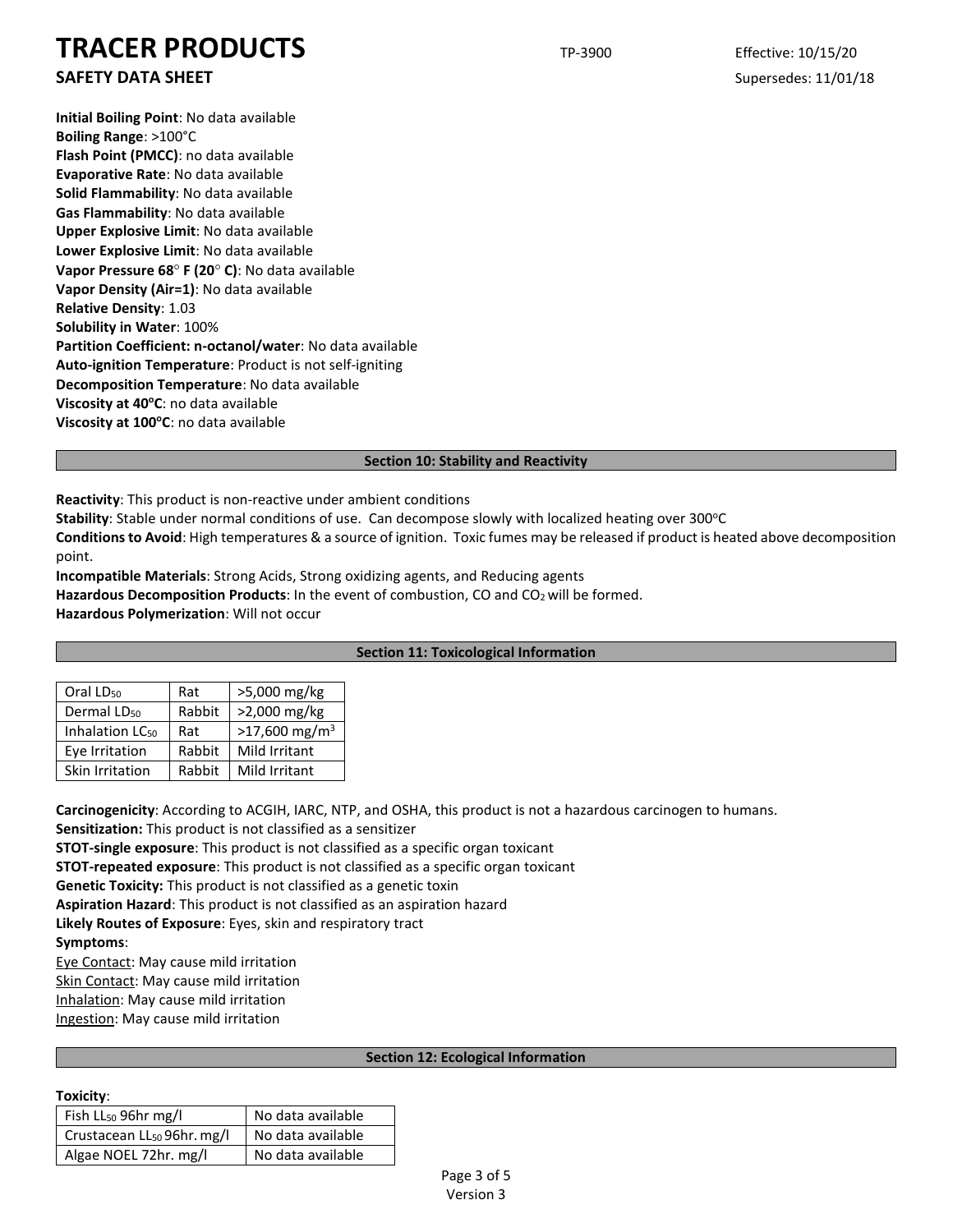**SAFETY DATA SHEET** SUPERFOUR SUPERFOUR SUPERFOUR SUPERFOUR SUPERFOUR SUPERFOUR SUPERFOUR SUPERFOUR SUPERFOUR SUPERFOUR SUPERFOUR SUPERFOUR SUPERFOUR SUPERFOUR SUPERFOUR SUPERFOUR SUPERFOUR SUPERFOUR SUPERFOUR SUPERFOUR SU

**Persistence & Degradability**: No data available **Bioaccumulation Potential**: No data available **Mobility in Soil**: No data available

#### **Section 13: Disposal Considerations**

**General Statements:** Federal regulations may apply to empty container. State and/or local regulations may be different.

**Disposal:** Recover or recycle if possible, otherwise, dispose of in accordance with all local, state, and federal regulations. Sewage disposal is discouraged

**Special Instructions:** Be sure to contact the appropriate government environmental agencies if further guidance is required. Do not remove labels from container until container is cleaned properly. Containers can be reused or disposed of by landfill or incineration if appropriate to local law. Water with cleaning agents is required

**Hazardous Waste Number:** Not a RCRA hazardous waste

#### **Section 14: Transportation**

**General Comments**: This product is not classed as hazardous or regulated for transport under 49 CFR, IATA/ICAO, or IMDG **49 CFR:**

**DOT Shipping Name:** Not Regulated **DOT Label:** Not Applicable **DOT Identification No.:** Not Applicable; Nonregulated shipments by air under 49 CFR, IATA/ICAO AND IMO **UN Proper Shipping Name:** Not Applicable **Transport Hazard Class:** Not Applicable **Packing Group:** Not Applicable **Classification Code:** Not Applicable **Transport by Road/Rail (ADR/RID): Environmental Hazard:** Not Applicable **Tunnel Restriction Code:** Not Applicable **Transport by Sea (IMDG): Marine Pollutant:** Not Applicable **Environmental Hazard:** Not Applicable **Transport by Air (IATA): Special Precautions for User:** Unless otherwise specified, general measures for safe transport must be followed

**Transport in Bulk:** Non-dangerous material according to transport regulations

### **Section 15: Regulatory Information**

**Inventory Status:** 

| Inventory                                                                     | <b>Status</b> |
|-------------------------------------------------------------------------------|---------------|
| <b>U.S. TSCA Inventory</b>                                                    | Listed        |
| <b>Canadian Domestic Substances List (DSL)</b>                                | Listed        |
| <b>Australian Inventory of Chemical Substances (AICS)</b>                     | Listed        |
| <b>European Inventory of Existing Commercial Chemical Substances (EINECS)</b> | Listed        |
| Japan Inventory of Existing and New Substances (ENCS)                         | Listed        |
| <b>Korea Existing Chemical Inventory (KECI)</b>                               | Listed        |
| <b>China Inventory of Existing Chemical Substances (IECSC)</b>                | Listed        |
| <b>Philippine Inventory of Chemicals (PICCS)</b>                              | Listed        |

**SARA Title III Information**: This product contains no chemicals subject to the reporting requirements of Section 313 of the emergency planning and community right to know act.

**SARA - Section 302-Extremely Hazardous Substances:** No regulated ingredients.

**SARA - Section 302-Reportable Quantity:** None.

**SARA - Section 311/312-Hazard Categories:**